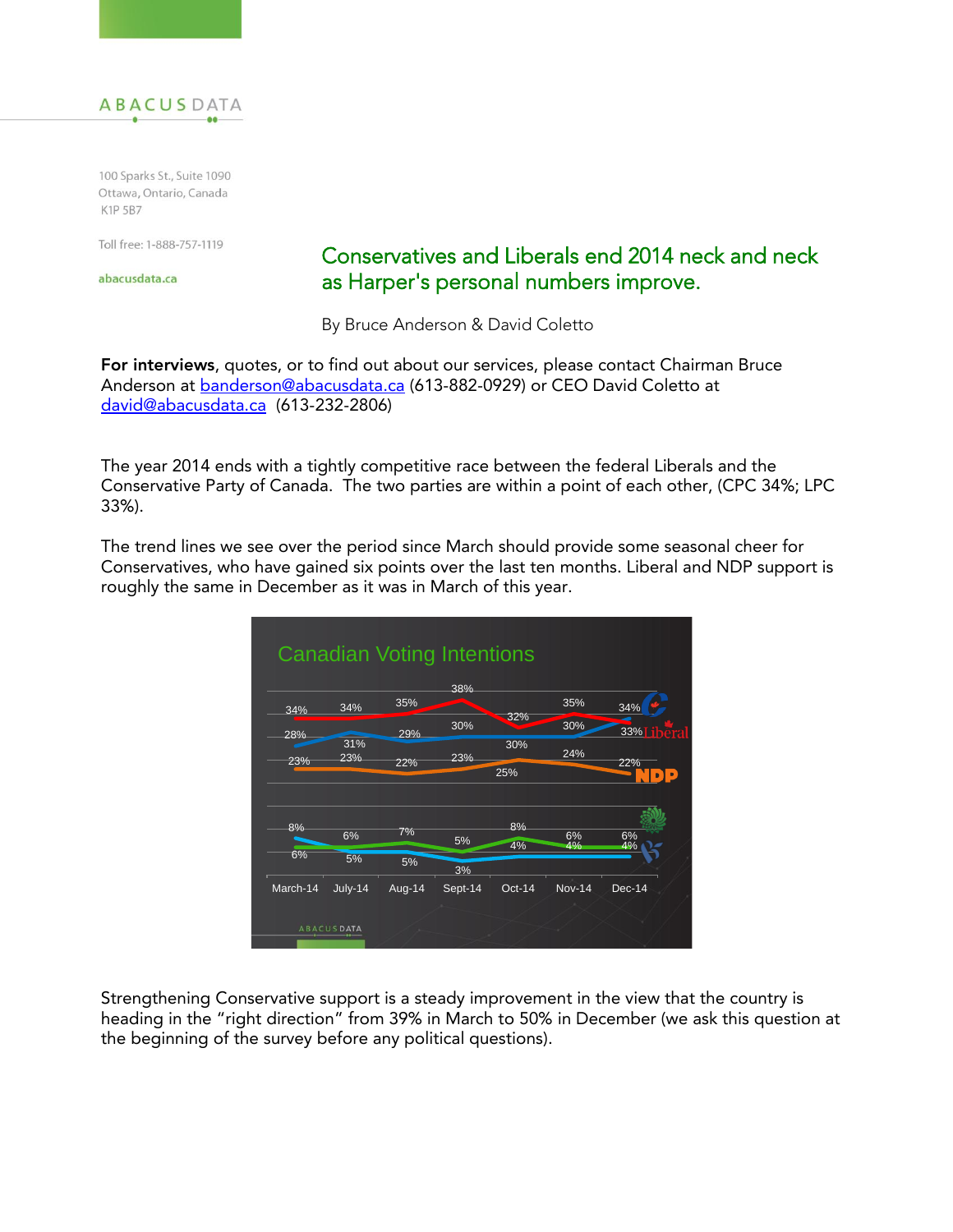

### abacusdata.ca

There has also been a gradual improvement in public feelings towards Stephen Harper. In March 28% had a positive feeling about the PM, while 46% had a negative feeling. Today, 34% are positive and 38% negative, a sizeable shift.



Thomas Mulcair ends the year with 28% positive and 20% negative opinion. Justin Trudeau ends the year with the best personal ratings, (35% positive/29% negative), slightly better than in March. Since September there has been a drop in positive impressions and a growth in neutral opinions towards the Liberal leader.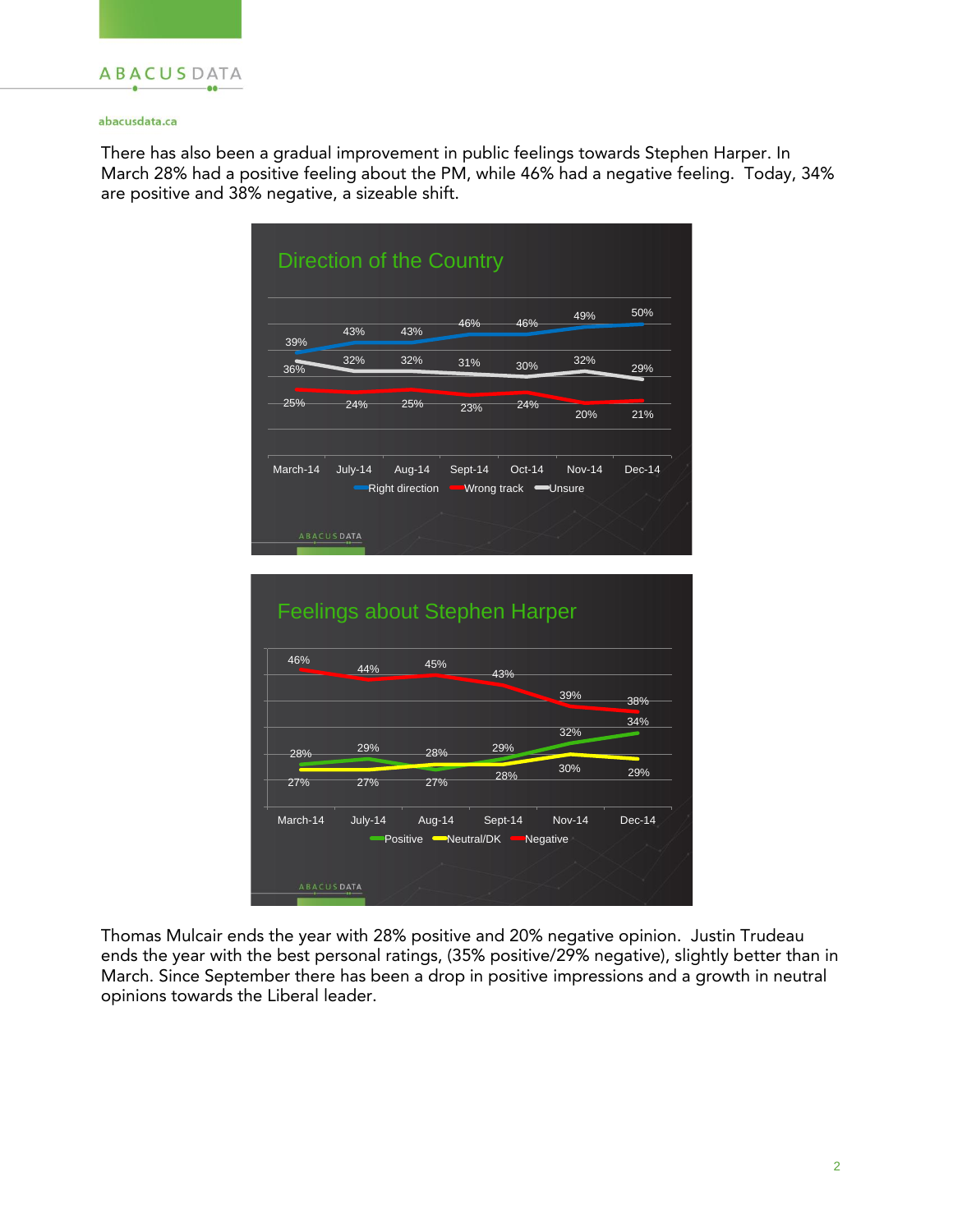

### abacusdata.ca





Our latest poll also shows that voters are becoming more inclined to think the Conservatives might win the next election. While 34% predict a Liberal will victory, 39% thought this in August. Belief that the Conservatives will win has risen from 25% to 30% during the same period of time. A small (6%) and consistent number of people believe the NDP is likely to win.

### REGIONAL FINDINGS

In **Atlantic Canada** we see a strong lead for the Liberals, who have 41% compared to 29% for the NDP and 24% for the Conservatives.

In **Quebec** our data shows the Liberals ahead with 35%, compared to 28% for the NDP, 19% for the BQ and 14% for the Conservatives.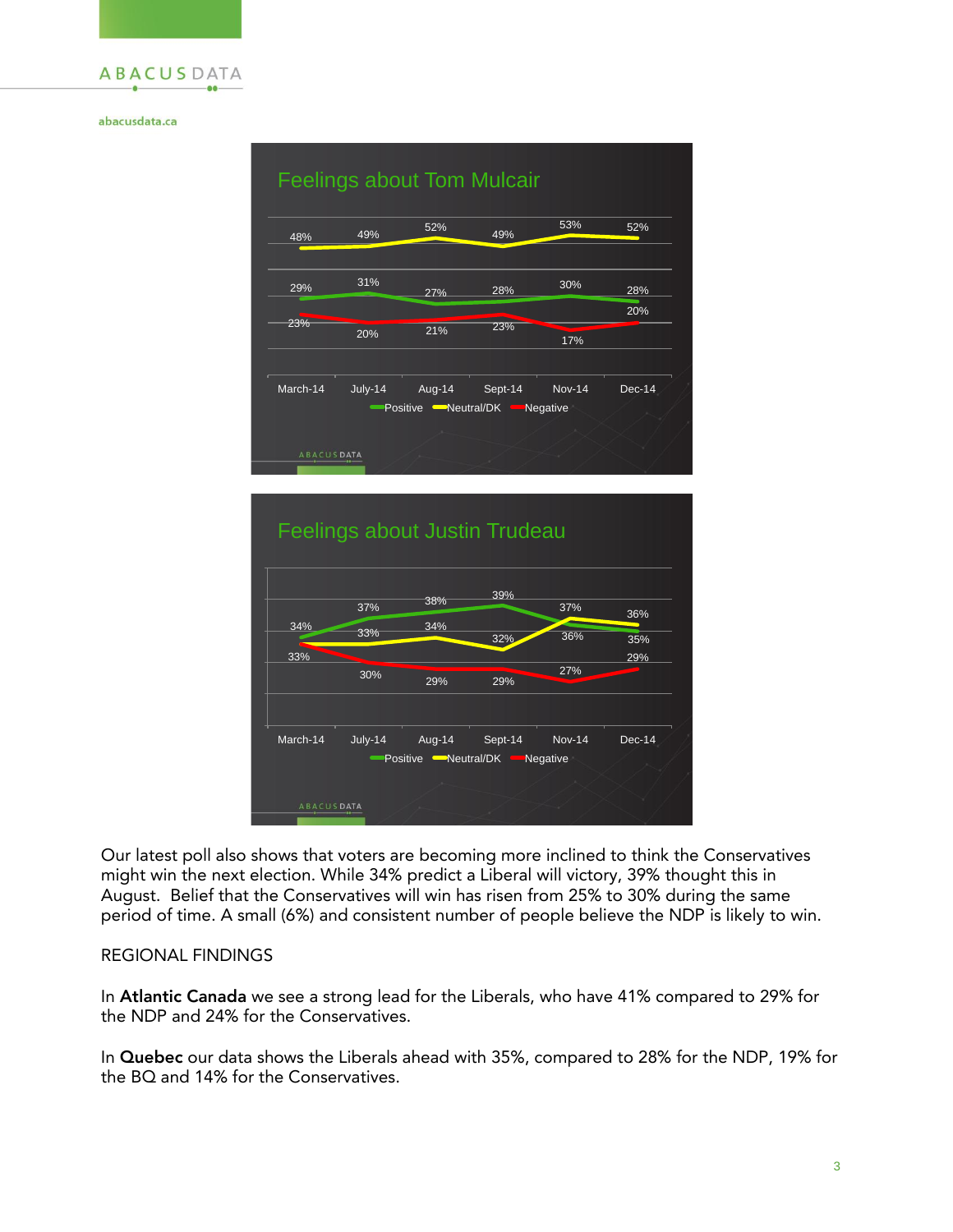#### abacusdata.ca

In **Ontario** the new data show the Conservatives ahead with 40%, followed by the Liberals at 32%, and the NDP at 20%.

Across **Saskatchewan and Manitoba** we see the Conservatives with 49%, followed by the Liberals at 28% and the NDP at 17%.

In **Alberta**, the Conservatives show 46%, followed by the Liberals at 27% and the NDP at 21%.

In **BC**, the Conservatives have 36% in this latest poll, followed by the Liberals at 33% and the NDP at 21%.

Looking at the perceptions of Stephen Harper, we note that improvements have been seen in all three provinces with the largest numbers of seats: Quebec, Ontario and BC.

### **Bruce Anderson, Chairman of Abacus Data:**

*2015 promises to be one of the most interesting years in Canadian politics in a long time, and this year-end data confirms that the Conservatives have become more competitive in recent months.* 

*Our data earlier in the year suggested that for many uncommitted voters the challenge for the Conservatives was in significant measure about tone and style. To my eyes the improving Conservative standing is likely attributable to a combination of factors, including:*

- *For most people (70%), the economy seems relatively healthy.*
- *The federal budget is all but balanced once again and the tax cuts and benefit measures announced by the Conservatives will appeal to a fair number of voters.*
- *The PM and some of his most prominent spokespeople had been seen as preoccupied with narrow partisan interests. Of late, the PM has been more visible on broader, global matters and has a less partisan tone when he intervenes on day-to-day domestic questions. As well, the latter part of 2014 has seen less prominence for some of the most aggressive partisans on the Conservative side of the aisle.*
- *The government has taken a less strident tone on the intersection of energy and environmental issues compared to the earlier in the mandate.*

*These numbers bear signals for Mr. Harper's opponents as well. For Mr. Trudeau, they are a*  reminder that while he has a real chance of winning the next election, Mr. Harper is determined *and likely to be a very competitive rival.* 

*For Mr. Mulcair, the numbers signal an ongoing challenge in terms of being seen as the most*  logical alternative for those voters who want a change in government. As such, the NDP leader *can ill afford to focus on only beating the Conservatives; he must also worry about not losing support to the Liberals.*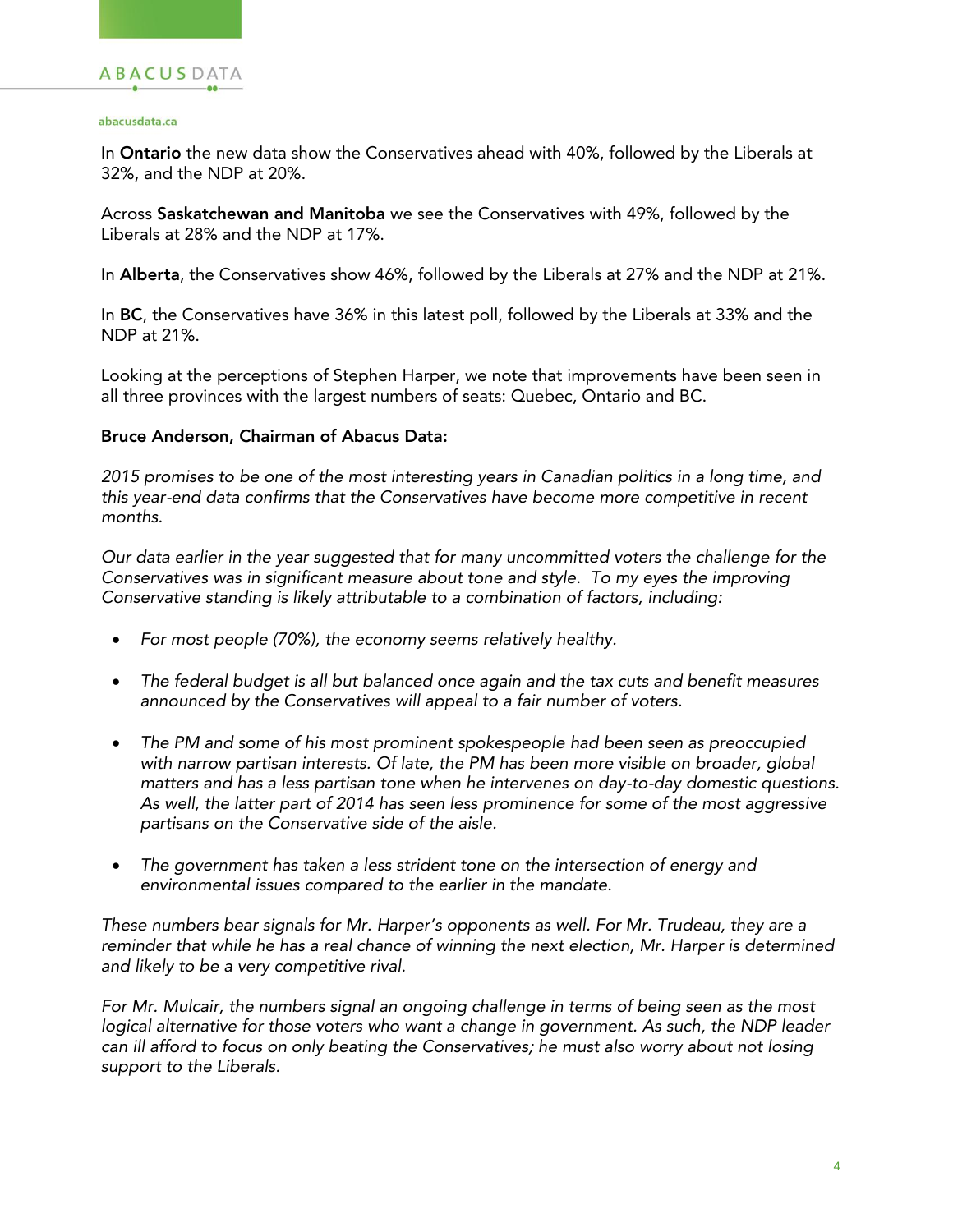#### abacusdata.ca

### **Methodology**

Our survey was conducted online with 1,438 Canadians aged 18 and over from December 18 to 20, 2014. A random sample of panelists was invited to complete the survey from a large representative panel of Canadians, recruited and managed by Research Now, one of the world's leading provider of online research samples.

The Marketing Research and Intelligence Association policy limits statements about margins of sampling error for most online surveys. The margin of error for a comparable probability-based random sample of the same size is +/- 2.6%, 19 times out of 20. The data were weighted according to census data to ensure that the sample matched Canada's population according to age, gender, educational attainment, and region. Totals may not add up to 100 due to rounding.

We offer global research capacity with a strong focus on customer service, attention to detail and value added insight. Our team combines the experience of our Chairman Bruce Anderson, one of Canada's leading research executives for two decades, with the energy, creativity and research expertise of CEO David Coletto, PhD. For more information, visit our website at <http://www.abacusdata.ca/>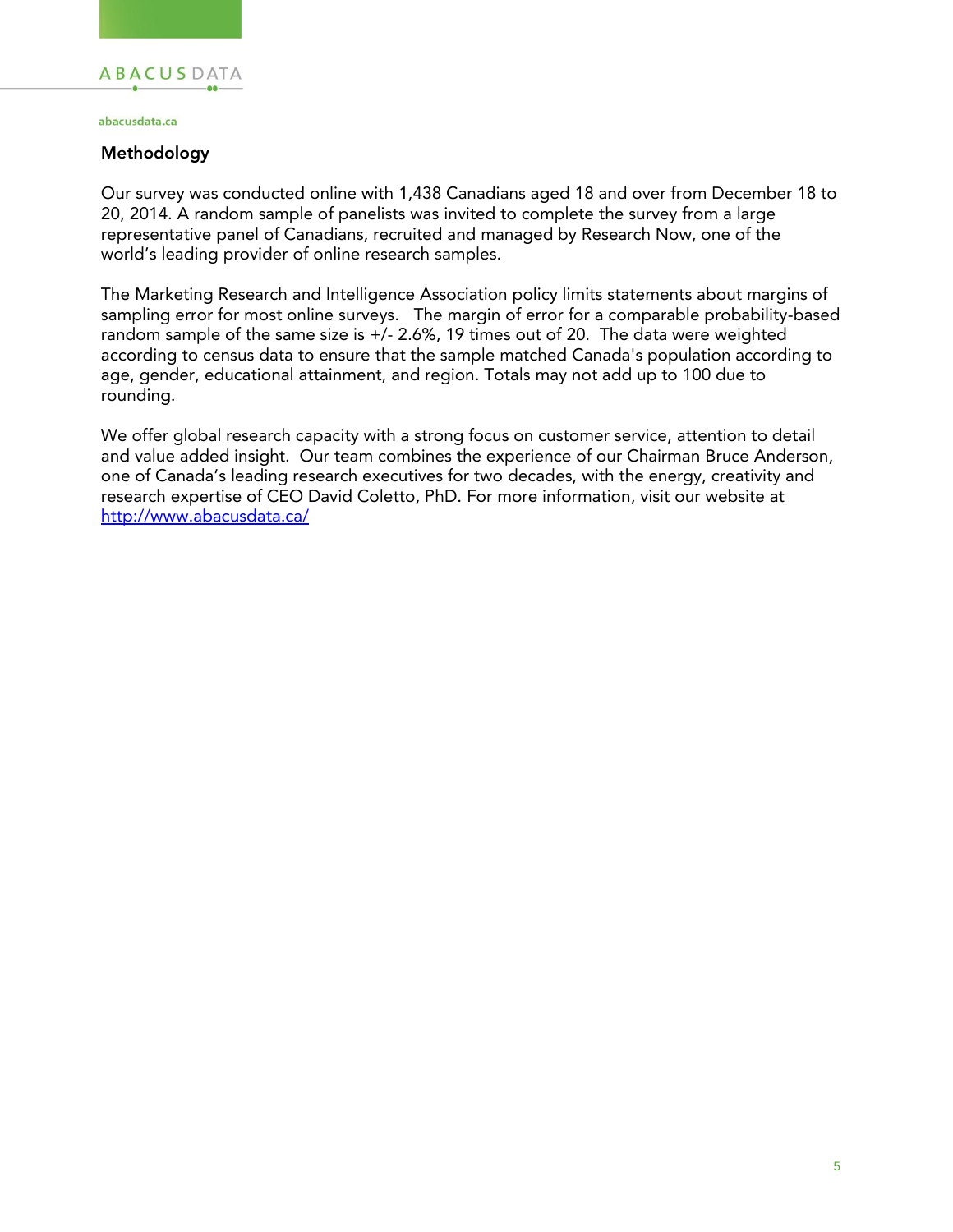### abacusdata.ca

### If a federal election was held tomorrow, which one of the following parties would you vote for in your constituency?

Sample size: 1,483

Comparable MoE:  $\pm$  2.6%, 19 times out of 20 Fields dates: December 18 to 20, 2014

|           |                    | <b>CPC</b> | <b>LPC</b> | <b>NDP</b> | <b>GPC</b> | <b>BQ</b> | Other | <b>Undecided</b> | Raw  | Weighted |
|-----------|--------------------|------------|------------|------------|------------|-----------|-------|------------------|------|----------|
| Region    | All<br>Respondents | 26%        | 26%        | 18%        | 4%         | 3%        | 1%    | 22%              | 1483 | 1468     |
|           | <b>BC</b>          | 26%        | 23%        | 15%        | 5%         | 0%        | 2%    | 28%              | 243  | 195      |
|           | AB                 | 38%        | 22%        | 17%        | 3%         | 0%        | 2%    | 17%              | 200  | 156      |
|           | SK/MB              | 40%        | 22%        | 13%        | 4%         | 0%        | 1%    | 19%              | 137  | 103      |
|           | ON                 | 31%        | 25%        | 16%        | 6%         | 0%        | 1%    | 21%              | 396  | 572      |
|           | QC                 | 11%        | 28%        | 22%        | 2%         | 15%       | 1%    | 21%              | 393  | 341      |
|           | Atlantic           | 17%        | 30%        | 22%        | 4%         | 0%        | 1%    | 26%              | 114  | 101      |
| Gender    | Male               | 31%        | 28%        | 15%        | 4%         | 3%        | 1%    | 16%              | 733  | 699      |
|           | Female             | 22%        | 23%        | 20%        | 4%         | 3%        | 1%    | 27%              | 750  | 769      |
|           | 18 - 29            | 19%        | 24%        | 20%        | 6%         | 4%        | 1%    | 26%              | 273  | 298      |
|           | $30 - 44$          | 21%        | 28%        | 18%        | 4%         | 4%        | 2%    | 24%              | 432  | 409      |
| Age       | 45 - 59            | 30%        | 22%        | 17%        | 4%         | 3%        | 0%    | 23%              | 490  | 423      |
|           | 60 and over        | 36%        | 28%        | 15%        | 3%         | 3%        | 0%    | 15%              | 288  | 339      |
|           | <b>CPC</b>         | 69%        | 11%        | 4%         | 1%         | 1%        | 1%    | 13%              | 454  | 459      |
|           | <b>LPC</b>         | 6%         | 74%        | 4%         | 2%         | 1%        | 0%    | 13%              | 298  | 289      |
| 2011 vote | <b>NDP</b>         | 5%         | 19%        | 62%        | 1%         | 1%        | 1%    | 12%              | 305  | 281      |
|           | <b>GPC</b>         | 5%         | 10%        | 6%         | 62%        | 2%        | 0%    | 15%              | 64   | 63       |
|           | <b>BQ</b>          | 2%         | 9%         | 16%        | 1%         | 51%       | 0%    | 20%              | 80   | 70       |
|           | Did not vote       | 12%        | 16%        | 13%        | 3%         | 2%        | 2%    | 51%              | 261  | 284      |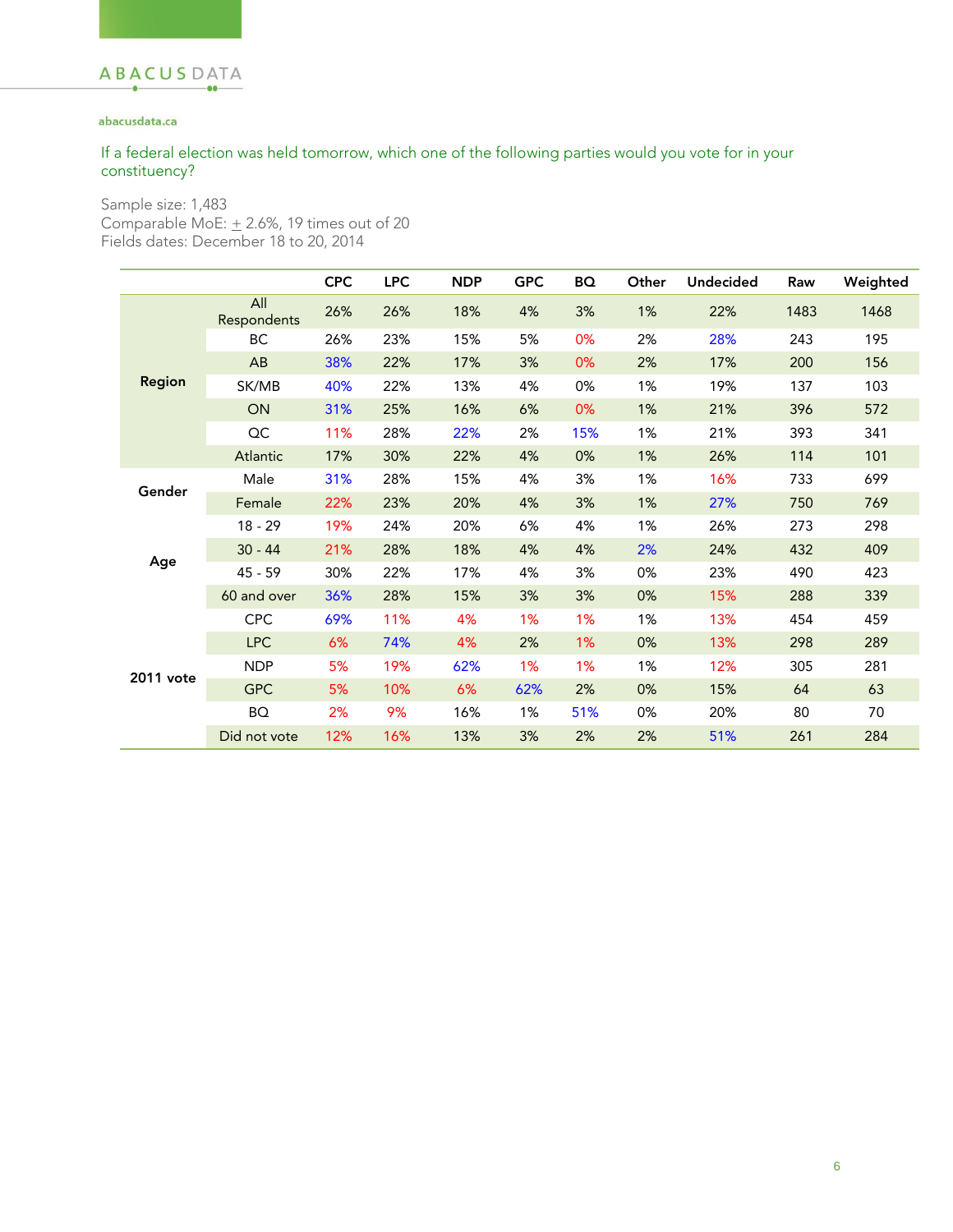### abacusdata.ca

### If a federal election was held tomorrow, which one of the following parties would you vote for in your constituency?

Sample size: 1,187, Committed Voters Only Comparable MoE:  $\pm$  2.9%, 19 times out of 20 Fields dates: December 18 to 20, 2014

|           |                 | <b>CPC</b> | <b>LPC</b> | <b>NDP</b> | <b>GPC</b> | BQ  | Other | Raw  | Weighted |  |
|-----------|-----------------|------------|------------|------------|------------|-----|-------|------|----------|--|
| Region    | All Respondents | 34%        | 33%        | 22%        | 6%         | 4%  | 1%    | 1187 | 1149     |  |
|           | ВC              | 36%        | 33%        | 21%        | 7%         | 0%  | 2%    | 183  | 139      |  |
|           | AB              | 46%        | 27%        | 21%        | 3%         | 0%  | 3%    | 169  | 129      |  |
|           | SK/MB           | 49%        | 28%        | 17%        | 4%         | 0%  | 2%    | 112  | 84       |  |
|           | ON              | 40%        | 32%        | 20%        | 8%         | 0%  | 1%    | 321  | 452      |  |
|           | OC              | 14%        | 35%        | 28%        | 3%         | 19% | 1%    | 316  | 271      |  |
|           | Atlantic        | 24%        | 41%        | 29%        | 5%         | 0%  | 1%    | 86   | 75       |  |
| Gender    | Male            | 37%        | 34%        | 18%        | 5%         | 4%  | 1%    | 620  | 586      |  |
|           | Female          | 30%        | 31%        | 27%        | 6%         | 5%  | 1%    | 567  | 563      |  |
|           | $18 - 29$       | 25%        | 33%        | 27%        | 8%         | 5%  | 2%    | 214  | 221      |  |
|           | $30 - 44$       | 27%        | 37%        | 24%        | 5%         | 5%  | 3%    | 339  | 312      |  |
| Age       | $45 - 59$       | 39%        | 29%        | 22%        | 6%         | 4%  | 1%    | 384  | 327      |  |
|           | 60 and over     | 42%        | 32%        | 18%        | 4%         | 4%  | 0%    | 250  | 290      |  |
|           | <b>CPC</b>      | 80%        | 12%        | 5%         | 2%         | 1%  | 1%    | 399  | 398      |  |
|           | <b>LPC</b>      | 6%         | 86%        | 5%         | 2%         | 1%  | 0%    | 262  | 250      |  |
| 2011 vote | <b>NDP</b>      | 5%         | 21%        | 70%        | 1%         | 1%  | 1%    | 271  | 247      |  |
|           | <b>GPC</b>      | 6%         | 11%        | 7%         | 73%        | 3%  | 0%    | 54   | 53       |  |
|           | BQ              | 3%         | 11%        | 20%        | 1%         | 65% | 0%    | 64   | 56       |  |
|           | Did not vote    | 25%        | 33%        | 27%        | 7%         | 3%  | 4%    | 129  | 138      |  |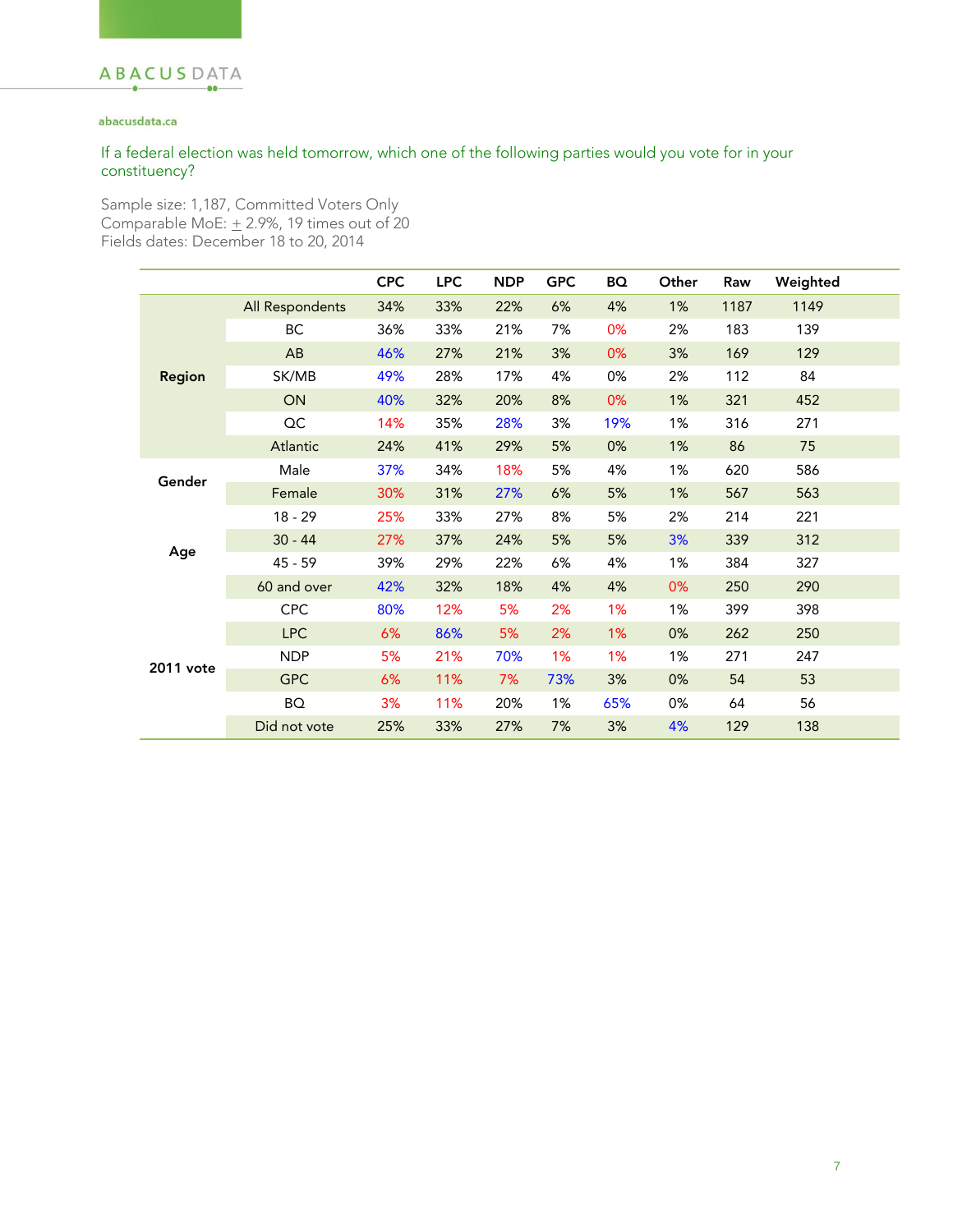### abacusdata.ca

Generally speaking, do you think things in Canada are headed in the right direction or are they off on the wrong track?

|               |                 | Headed in the<br>right direction | Off on the<br>wrong track | Unsure | Raw  | Weighted |
|---------------|-----------------|----------------------------------|---------------------------|--------|------|----------|
| <b>Region</b> | All Respondents | 50%                              | 21%                       | 29%    | 1483 | 1468     |
|               | <b>BC</b>       | 54%                              | 27%                       | 19%    | 243  | 195      |
|               | AB              | 54%                              | 21%                       | 25%    | 200  | 156      |
|               | SK/MB           | 55%                              | 22%                       | 23%    | 137  | 103      |
|               | ON              | 53%                              | 23%                       | 23%    | 396  | 572      |
|               | OC              | 39%                              | 11%                       | 49%    | 393  | 341      |
|               | Atlantic        | 47%                              | 27%                       | 26%    | 114  | 101      |
| Gender        | Male            | 55%                              | 22%                       | 23%    | 733  | 699      |
|               | Female          | 46%                              | 20%                       | 35%    | 750  | 769      |
|               | $18 - 29$       | 51%                              | 19%                       | 30%    | 273  | 298      |
|               | $30 - 44$       | 50%                              | 20%                       | 30%    | 432  | 409      |
| Age           | $45 - 59$       | 48%                              | 24%                       | 29%    | 490  | 423      |
|               | 60 and over     | 52%                              | 20%                       | 28%    | 288  | 339      |
|               | <b>CPC</b>      | 67%                              | 12%                       | 21%    | 454  | 459      |
|               | <b>LPC</b>      | 49%                              | 27%                       | 24%    | 298  | 289      |
| 2011 vote     | <b>NDP</b>      | 39%                              | 29%                       | 32%    | 305  | 281      |
|               | <b>GPC</b>      | 42%                              | 40%                       | 17%    | 64   | 63       |
|               | <b>BQ</b>       | 36%                              | 11%                       | 54%    | 80   | 70       |
|               | Did not vote    | 39%                              | 20%                       | 41%    | 261  | 284      |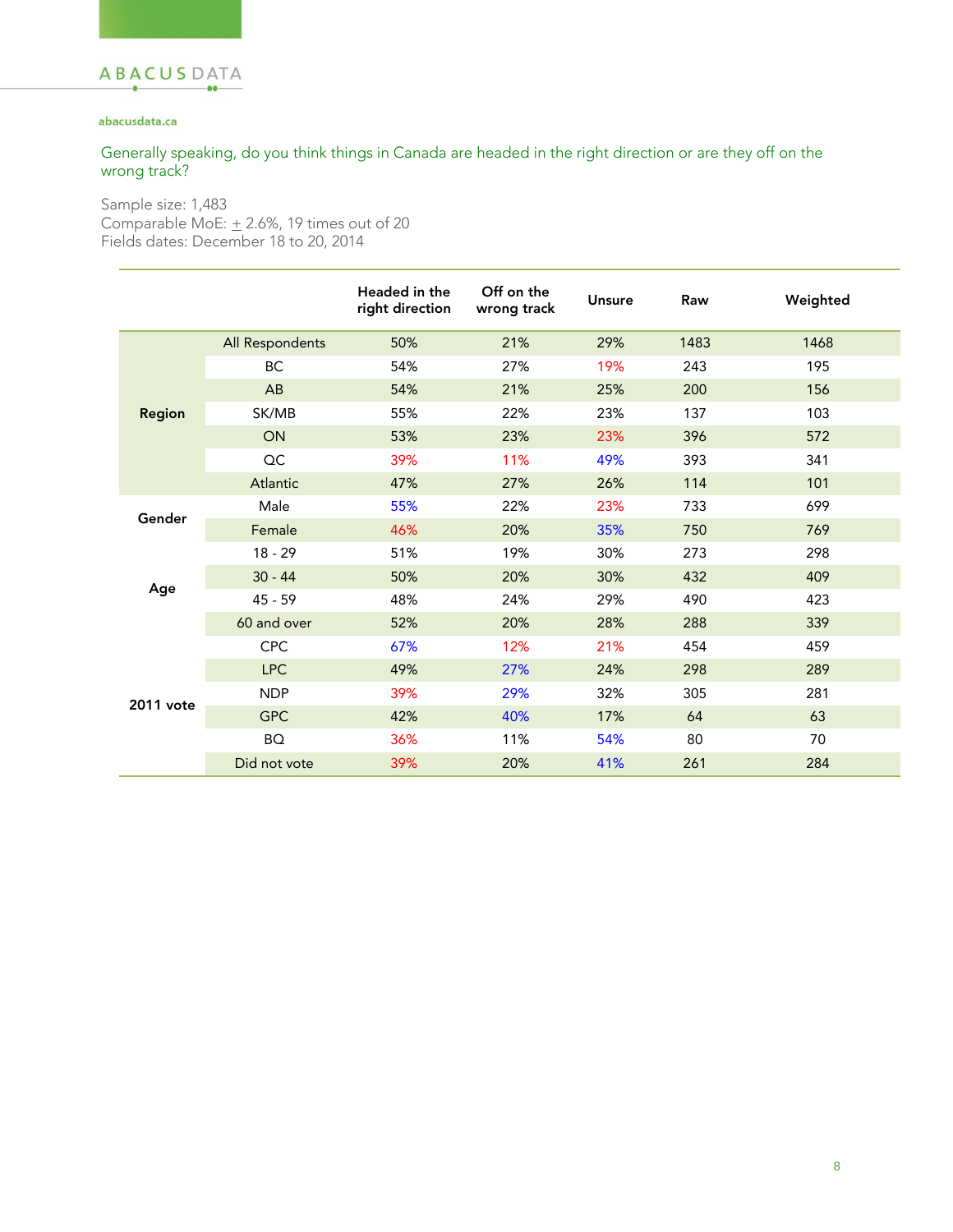### abacusdata.ca

## Do you have a positive or negative impression of the following people? | Prime Minister Stephen Harper

|               |                 | Positive | <b>Neutral</b> | <b>Negative</b> | No<br>opinion | Raw  | Weighted |
|---------------|-----------------|----------|----------------|-----------------|---------------|------|----------|
|               | All Respondents | 34%      | 24%            | 38%             | 5%            | 1483 | 1468     |
|               | ВC              | 33%      | 26%            | 37%             | 5%            | 243  | 195      |
|               | AB              | 46%      | 20%            | 30%             | 4%            | 200  | 156      |
| Region        | SK/MB           | 46%      | 14%            | 36%             | 4%            | 137  | 103      |
|               | ON              | 37%      | 27%            | 32%             | 4%            | 396  | 572      |
|               | OC              | 24%      | 20%            | 50%             | 6%            | 393  | 341      |
|               | Atlantic        | 20%      | 30%            | 48%             | 3%            | 114  | 101      |
| Gender<br>Age | Male            | 38%      | 23%            | 38%             | 1%            | 733  | 699      |
|               | Female          | 30%      | 24%            | 38%             | 8%            | 750  | 769      |
|               | $18 - 29$       | 32%      | 22%            | 38%             | 8%            | 273  | 298      |
|               | $30 - 44$       | 31%      | 28%            | 35%             | 7%            | 432  | 409      |
|               | 45 - 59         | 31%      | 26%            | 39%             | 4%            | 490  | 423      |
|               | 60 and over     | 42%      | 18%            | 40%             | 0%            | 288  | 339      |
|               | <b>CPC</b>      | 68%      | 23%            | 9%              | 0%            | 454  | 459      |
|               | <b>LPC</b>      | 24%      | 26%            | 49%             | 1%            | 298  | 289      |
| 2011 vote     | <b>NDP</b>      | 10%      | 21%            | 68%             | 1%            | 305  | 281      |
|               | <b>GPC</b>      | 24%      | 14%            | 58%             | 5%            | 64   | 63       |
|               | BQ              | 13%      | 9%             | 70%             | 7%            | 80   | 70       |
|               | Did not vote    | 21%      | 30%            | 32%             | 17%           | 261  | 284      |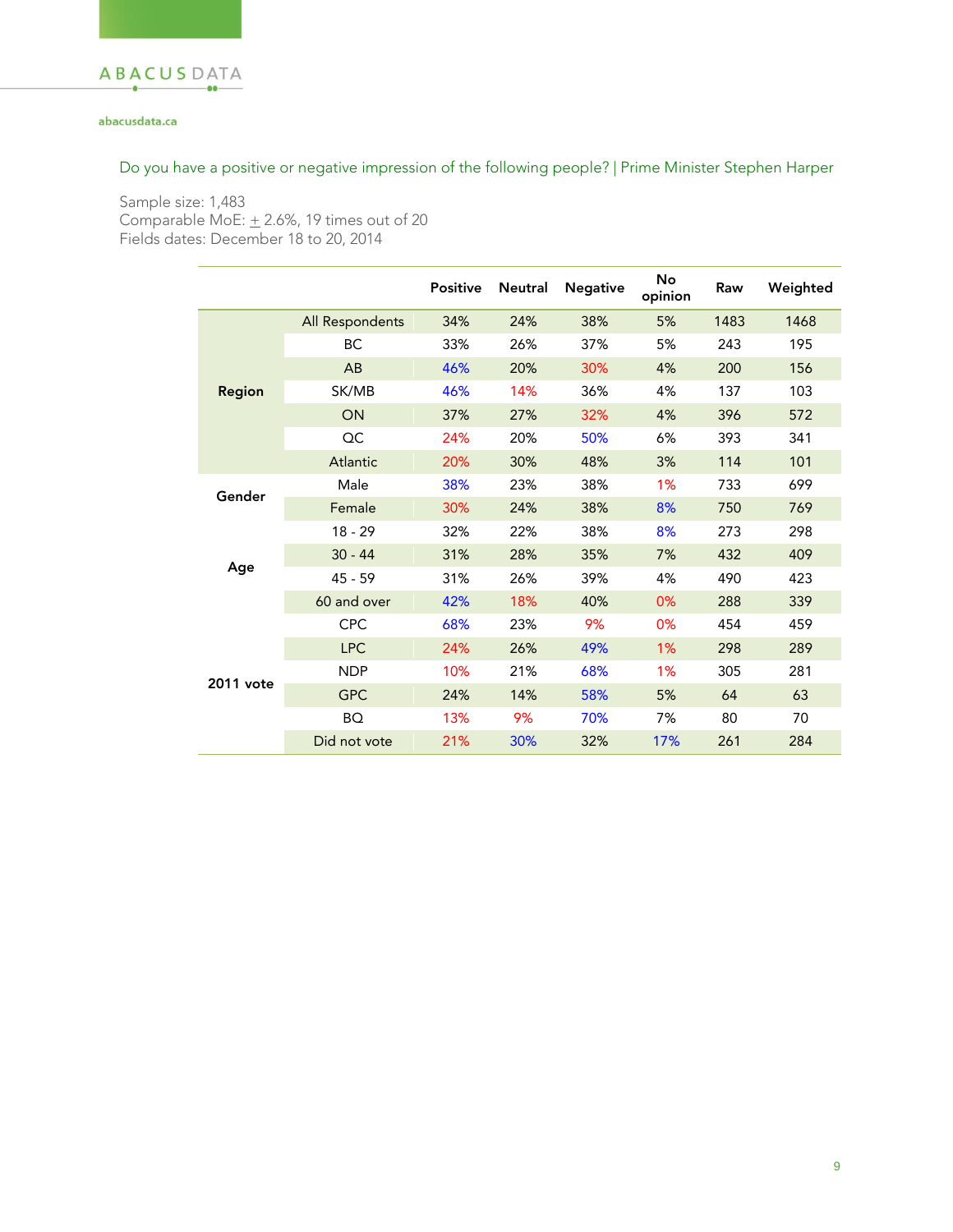### abacusdata.ca

## Do you have a positive or negative impression of the following people? | NDP Leader Tom Mulcair

|           |                 | <b>Positive</b> | <b>Neutral</b> | <b>Negative</b> | No opinion | Raw  | Weighted |
|-----------|-----------------|-----------------|----------------|-----------------|------------|------|----------|
| Region    | All Respondents | 28%             | 35%            | 20%             | 17%        | 1483 | 1468     |
|           | BC              | 19%             | 36%            | 26%             | 19%        | 243  | 195      |
|           | AB              | 21%             | 35%            | 25%             | 19%        | 200  | 156      |
|           | SK/MB           | 17%             | 34%            | 33%             | 16%        | 137  | 103      |
|           | ON              | 24%             | 36%            | 22%             | 18%        | 396  | 572      |
|           | OC              | 48%             | 30%            | 10%             | 13%        | 393  | 341      |
|           | Atlantic        | 28%             | 47%            | 10%             | 15%        | 114  | 101      |
| Gender    | Male            | 29%             | 37%            | 26%             | 8%         | 733  | 699      |
|           | Female          | 28%             | 33%            | 15%             | 24%        | 750  | 769      |
|           | $18 - 29$       | 27%             | 32%            | 12%             | 28%        | 273  | 298      |
|           | $30 - 44$       | 31%             | 36%            | 15%             | 18%        | 432  | 409      |
| Age       | 45 - 59         | 27%             | 38%            | 20%             | 15%        | 490  | 423      |
|           | 60 and over     | 27%             | 32%            | 34%             | 7%         | 288  | 339      |
|           | CPC             | 12%             | 35%            | 40%             | 13%        | 454  | 459      |
|           | <b>LPC</b>      | 27%             | 49%            | 16%             | 9%         | 298  | 289      |
| 2011 vote | <b>NDP</b>      | 65%             | 21%            | 7%              | 7%         | 305  | 281      |
|           | <b>GPC</b>      | 24%             | 35%            | 25%             | 16%        | 64   | 63       |
|           | BQ              | 53%             | 29%            | 5%              | 13%        | 80   | 70       |
|           | Did not vote    | 15%             | 36%            | 8%              | 41%        | 261  | 284      |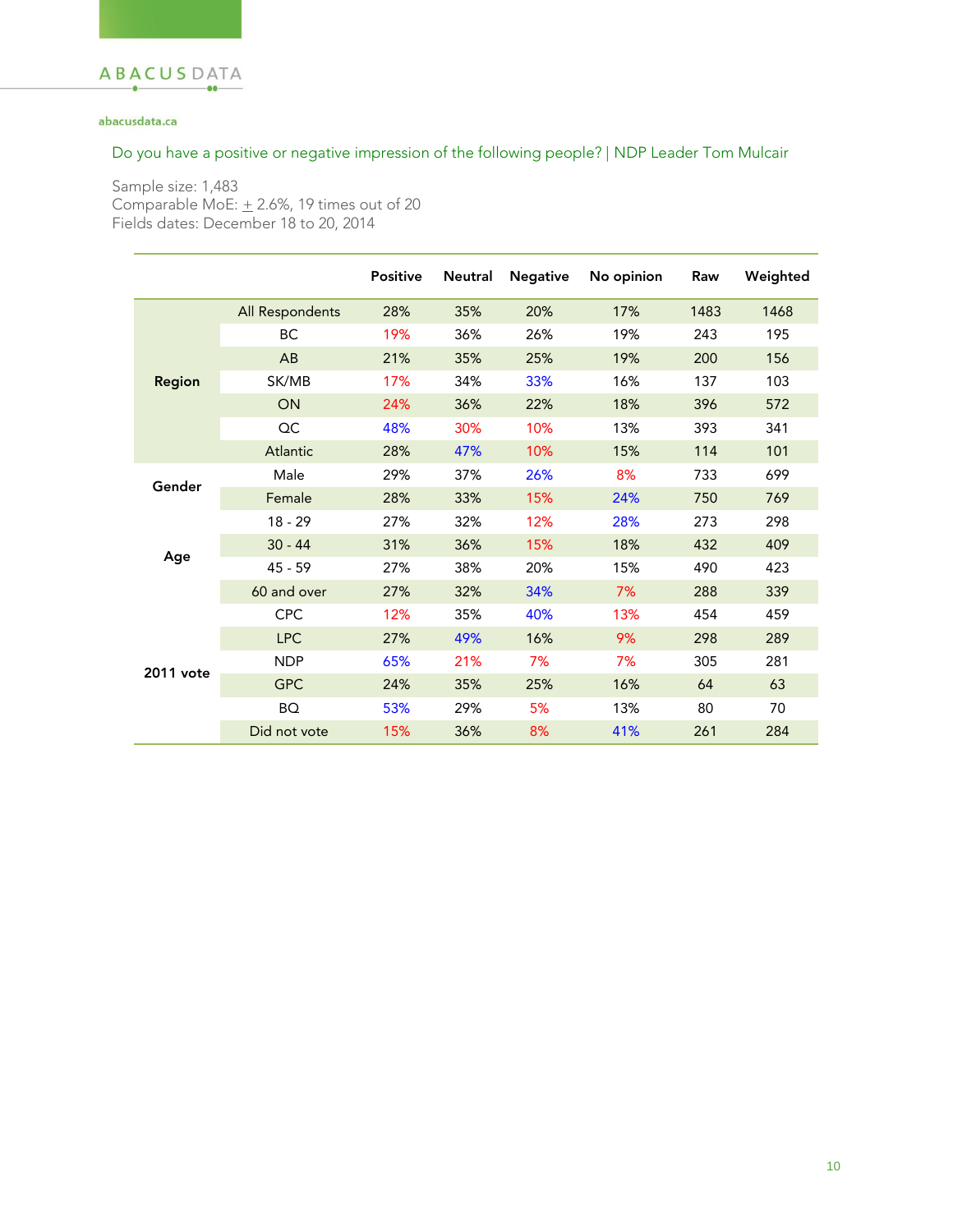### abacusdata.ca

## Do you have a positive or negative impression of the following people? | Liberal Leader Justin Trudeau

|           |                 | <b>Positive</b> | <b>Neutral</b> | <b>Negative</b> | No<br>Opinion | Raw  | Weighted |
|-----------|-----------------|-----------------|----------------|-----------------|---------------|------|----------|
|           | All Respondents | 35%             | 29%            | 29%             | 7%            | 1483 | 1468     |
|           | ВC              | 33%             | 31%            | 29%             | 7%            | 243  | 195      |
|           | AB              | 28%             | 27%            | 37%             | 9%            | 200  | 156      |
| Region    | SK/MB           | 34%             | 20%            | 39%             | 7%            | 137  | 103      |
|           | ON              | 35%             | 29%            | 30%             | 6%            | 396  | 572      |
|           | QC              | 37%             | 32%            | 24%             | 7%            | 393  | 341      |
|           | Atlantic        | 45%             | 28%            | 22%             | 5%            | 114  | 101      |
| Gender    | Male            | 36%             | 27%            | 33%             | 4%            | 733  | 699      |
|           | Female          | 34%             | 30%            | 26%             | 10%           | 750  | 769      |
|           | $18 - 29$       | 39%             | 26%            | 24%             | 11%           | 273  | 298      |
|           | $30 - 44$       | 36%             | 33%            | 21%             | 10%           | 432  | 409      |
| Age       | $45 - 59$       | 31%             | 31%            | 32%             | 6%            | 490  | 423      |
|           | 60 and over     | 36%             | 23%            | 41%             | 0%            | 288  | 339      |
|           | <b>CPC</b>      | 19%             | 23%            | 55%             | 3%            | 454  | 459      |
|           | <b>LPC</b>      | 68%             | 24%            | 6%              | 1%            | 298  | 289      |
| 2011 vote | <b>NDP</b>      | 39%             | 34%            | 25%             | 3%            | 305  | 281      |
|           | <b>GPC</b>      | 38%             | 26%            | 26%             | 10%           | 64   | 63       |
|           | BQ              | 20%             | 40%            | 33%             | 7%            | 80   | 70       |
|           | Did not vote    | 27%             | 35%            | 15%             | 22%           | 261  | 284      |